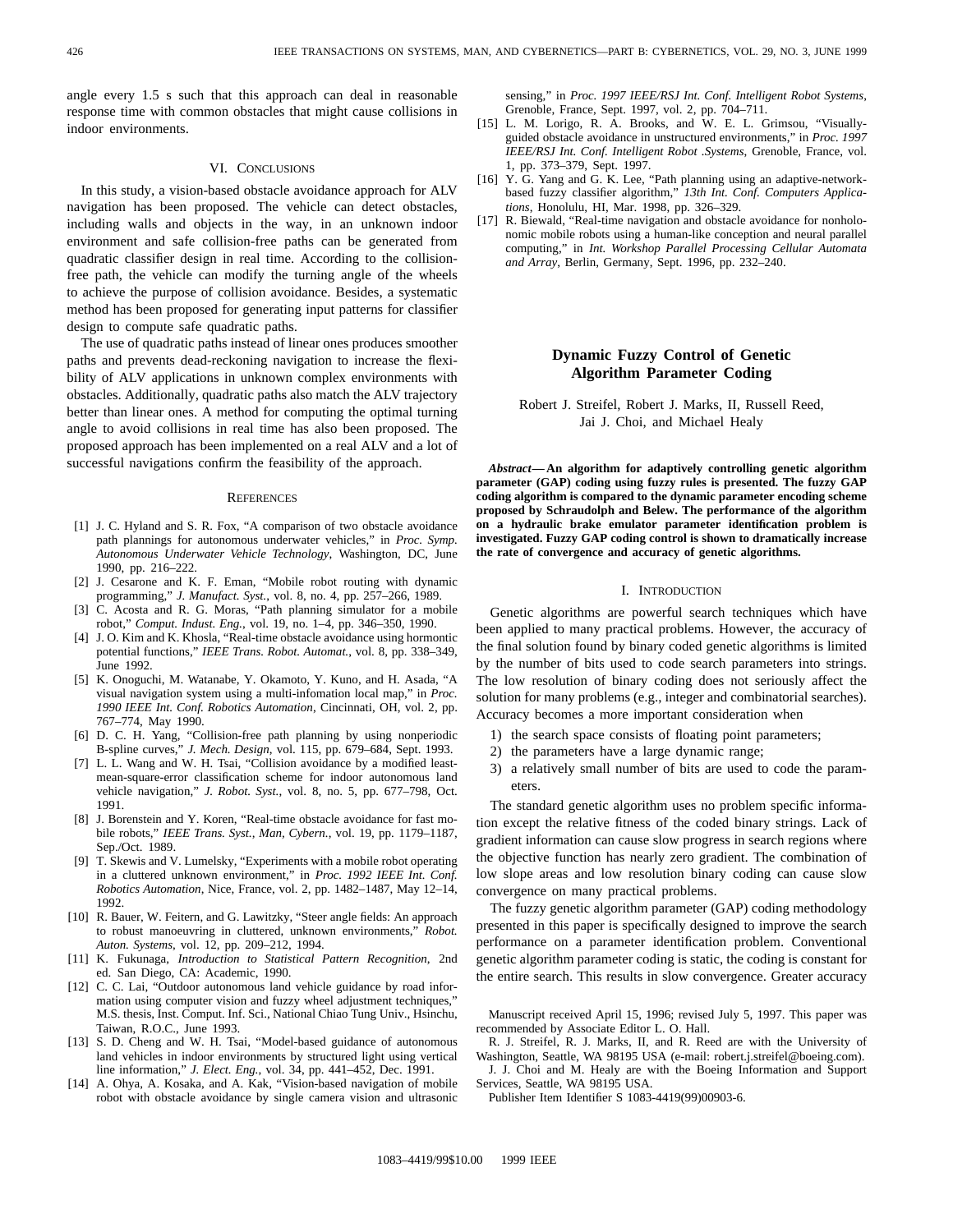in the final solution is obtained and convergence speed is increased by dynamically controlling the coding of the search space. The addition of fuzzy rules for control of coding changes provides more uniform performance in genetic algorithm searches. Similar fuzzy control of learning and optimization parameters based on implementation heuristics have been applied to error back propagation training of multilayered perceptrons [1], [2], [4], [5], random optimization [2], [4], ART neural networks [2], [4], and Kohonen neural networks [12].

The following section describes previous work on improving the performance of genetic searches by dynamically controlling the representation of the search parameters in the coding. The use of fuzzy rules to dynamically control GAP coding is described in Section III. Section IV contains results of fuzzy GAP coding experiments and compares the performance to the standard genetic algorithm with static coding and the genetic algorithm parameter coding method proposed by Schraudolph and Belew [10].

### II. BACKGROUND

Several approaches, including parameter coding control, have been proposed to improve the performance of genetic algorithm search. A brief overview is appropriate.

### *A. Adaptive Representation Genetic Optimizer Technique (ARGOT)*

Schaefer [9] proposed an algorithm for modifying the representation of search parameters by controlling coding. The coding is adapted as the genetic algorithm searches by means of an intermediate mapping. The intermediate mapping converts the genetic strings to the search parameters. A standard genetic algorithm is used to provide the search using numerous triggered operators to adapt the parameter coding. These operators are applied to the coding transformation when certain conditions are detected.

A variety of population measurements are used to trigger the operators. Measurements such as the degree of convergence, the position of the cluster of strings, and the variance of the cluster are used. The measurements dictate the change in the number of bits in the parameter coding as well as the shift, contraction, or expansion of the search region.

Although effective, the algorithm requires the setting of many algorithm parameters and thresholds. These algorithm parameters can be difficult to define and make implementation rather difficult. Schaefer's heuristics for dynamic coding, roving search regions, region centering, and expansion and contraction of the search region, can be implemented using fuzzy GAP control.

### *B. Evolution Programs*

Evolution programming is eloquently presented in the book by Michalewicz [7]. These search algorithms are similar to genetic algorithms but do not require the search parameters to be coded into binary strings. The parameters, rather, are represented as arrays of floating point numbers. The coding effects of binary strings such as course resolution are thus not present.

The evolutionary operators are problem dependent. Many of the proposed operators are geometrically intuitive. The ability to include complex constraints in the search is a significant advantage. However, the large search space and specialized operators required by these algorithms can often make convergence very slow. If constraints are required in the search, the use of an evolutionary program rather than a genetic algorithm is warranted. However, experience indicates that many problems can be solved to a satisfactory accuracy using the faster convergence of genetic algorithms and specifically by the fuzzy GAP coding methodology proposed in this paper.

## *C. Delta Coding*

The delta coding algorithm proposed in [13] also motivates components of the fuzzy GAP coding algorithm. The delta coding algorithm begins by performing a standard genetic search until the population of strings has converged.

After convergence, the best solution found by the genetic algorithm is saved. The genetic algorithm is restarted with the search parameters being offsets from the previous best solution rather than the actual parameter values. This has been shown to improve search since the search space is advantageously altered in this step.

After each delta iteration, a specified number of bits are removed from the delta representation. The delta values are reinitialized and the genetic search is restarted if the delta values are not all zero. If all delta values are zero after an iteration, the number of bits is increased. This process is repeated until a suitable solution is found.

The use of delta values in this method is similar to both the ARGOT technique and the fuzzy GAP coding adaptation method. However, an intermediate mapping is used in the latter two techniques to change the representation rather than merely changing the number of bits, the strategy used in the delta coding method. Mathias and Whitley present a thorough study of the algorithm in [6] and discuss the benefits of using Gray coding in genetic algorithms.

#### *D. Dynamic Parameter Encoding*

The dynamic parameter encoding (DPE) algorithm proposed by Schraudolph and Belew [10] has also provided significant inspiration for fuzzy GAP coding. In the encoding procedure proposed by Schraudolph and Belew, the search space for each parameter is defined by an offset and a range. The genetic string can then be thought to represent numbers in the interval [0.0, 1.0].

The DPE algorithm considers only a few of the most significant bits of the search. When the population has converged, the search space is reduced by half using a histogram filtering approach. The convergence of each parameter is considered independently and no initialization is performed between the genetic iterations. The search regions are not moved and are only reduced in size.

The independent parameter convergence criteria causes difficulty with some problems. The experiment on the eight dimensional Rosenbrock's function described in Section IV is a good example. Due to the random initialization, some parameters will converge before others. But the converged parameters may not be in the correct region due to the shape of the objective function. The small number of bits used in parameter coding also causes convergence problems. If the true objective function minimum is not represented to sufficient precision by the small number of bits, the region will potentially be moved to the wrong location.

### III. FUZZY GAP CODING

The fuzzy GAP coding proposed in this paper for controlling the genetic algorithm parameter coding shares many of the characteristics of the algorithms described in the previous section. The use of an intermediate mapping between the genetic strings and the search space parameters is also used in the fuzzy GAP coding—similar to both the ARGOT and Dynamic Parameter Encoding schemes. The genetic string contains parameters which represent delta values. Each search space parameter is specified by the following equation:

parameters which represent delta values. Each  
r is specified by the following equation:  

$$
p_s = \left(\frac{p_g}{2^l - 1}\right)R + O
$$
(1)

where  $p_s$  is the search space parameter,  $p_g$  is the genetic parameter,  $l$  is the number of bits in the genetic parameter,  $R$  is a specified parameter range, and  $O$  is a specified offset. This coding is illustrated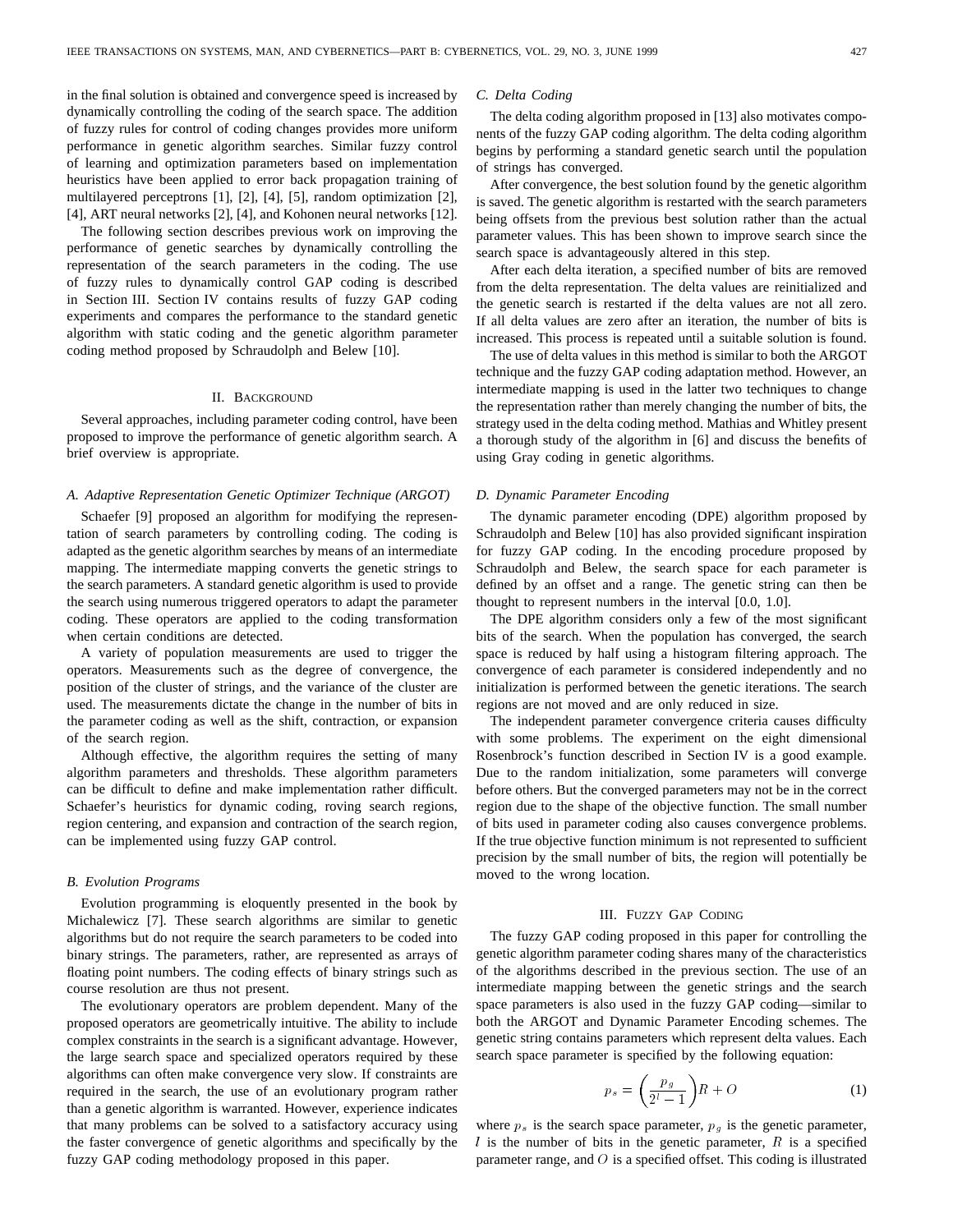

Fig. 1. Correspondence between a binary genetic string parameter and the floating point search parameter. The range  $(R)$ , offset  $(O)$ , and number of binary digits  $(l)$  are used to specified the floating point parameter. By controlling the offset and range, more accurate solutions are obtained using the same number of binary bits.

in Fig. 1. The search space parameter is controlled by specifying an appropriate range and offset. The offset is the minimum search space parameter value and the range specifies the interval to be searched. By adjusting the offset and reducing the range, increasingly more accurate solutions can be coded into the binary string.

## *A. Convergence Criteria*

To investigate convergence of fuzzy GAP coding, the criteria used by Whitley *et al.* [13] is used. Convergence is measured by evaluating the average number of bits which differ between all the genetic strings. Each string is compared to every other string and the number of different bits are counted. If the average number of differing bits per string pair is less than a threshold, the genetic algorithm has converged. This convergence criterion requires a large computational effort for searches with many bits or strings.

#### *B. Position Measurement*

After the genetic strings have converged, the new range and offset for the search parameters are determined by measuring the distance between the center of the current range and the best solution found in the search. The measurement is performed for each parameter<br>independently. The distance measure is relative to the range of the<br>parameter and thus lies in the interval [0.0, 1.0]<br> $d(x, O, R) = |2(\frac{x - O}{R}) - 1|$ . (2) in the search. The measurement is performed for each parameter<br>independently. The distance measure is relative to the range of the<br>parameter and thus lies in the interval [0.0, 1.0]<br> $d(x, O, R) = \left|2\left(\frac{x - O}{R}\right) - 1\right|$ . (2) parameter and thus lies in the interval [0.0, 1.0]

$$
d(x, O, R) = \left| 2\left(\frac{x - O}{R}\right) - 1 \right|.
$$
 (2)

This distance scaling function is shown in Fig. 2. A distance value of 0.0 indicates that the best solution was exactly in the center of the range. A value of 1.0 indicates the best solution was either at the lower limit or upper limit of the range.

Heuristic rules are easily developed given this position measurement. For example, if the best solution is near the center of the range, it makes sense that the range should be reduced in size. The best solution in the center of the range indicates that previous range adjustments were correct and the true solution is near the center. Range adjustments in previous generations center the range on the best solution. So, if the best solution is near one of the limits, the best solution is moving and the search space should be adjusted to include more of the space about the best solution. Thus, increasing the size and centering the range is reasonable. The use of fuzzy rules allows easy and straightforward implementation of heuristic rules.



Fig. 2. Shape of the distance function. The distance measure is scaled relative to the parameter range. A parameter in the center of the range will have a distance measure of zero. A parameter value at the extremes of the range will have a distance measure of one.



Fig. 3. Membership functions of the distance classes are constructed using triangles. A parameter near the center of the search range will have a distance measure which is near zero and thus will have membership in the "very near center" and "near center" classes.

## *C. Fuzzy Rules*

The distance measure is divided into four fuzzy classes: *very near center, near center, far from center*, and *very far from center*. The change in the range is also divided into four fuzzy classes: *decrease greatly, decrease slightly, increase slightly*, and *increase greatly*. The membership functions used for the distance measure classes are shown in Fig. 3. The membership functions are positioned such that only two have a nonzero membership value at any value of the distance measure. The "change in range" membership functions are constructed in a similar manner and are shown in Fig. 4.

The fuzzy If-Then rules have the form

If 
$$
(antecedent)
$$
 then  $(consequent)$ 

where the antecedent applies to the distance classes and the consequent applies to the range change classes. The following fuzzy rules describe the changes in the range of the search parameter using these classes.

- If the distance is (*very near center*) then the range change is (*decreased greatly*).
- If the distance is (*near center*) then the range change is (*decreased slightly*).
- If the distance is (*far from center*) then the range change is (*increased slightly*).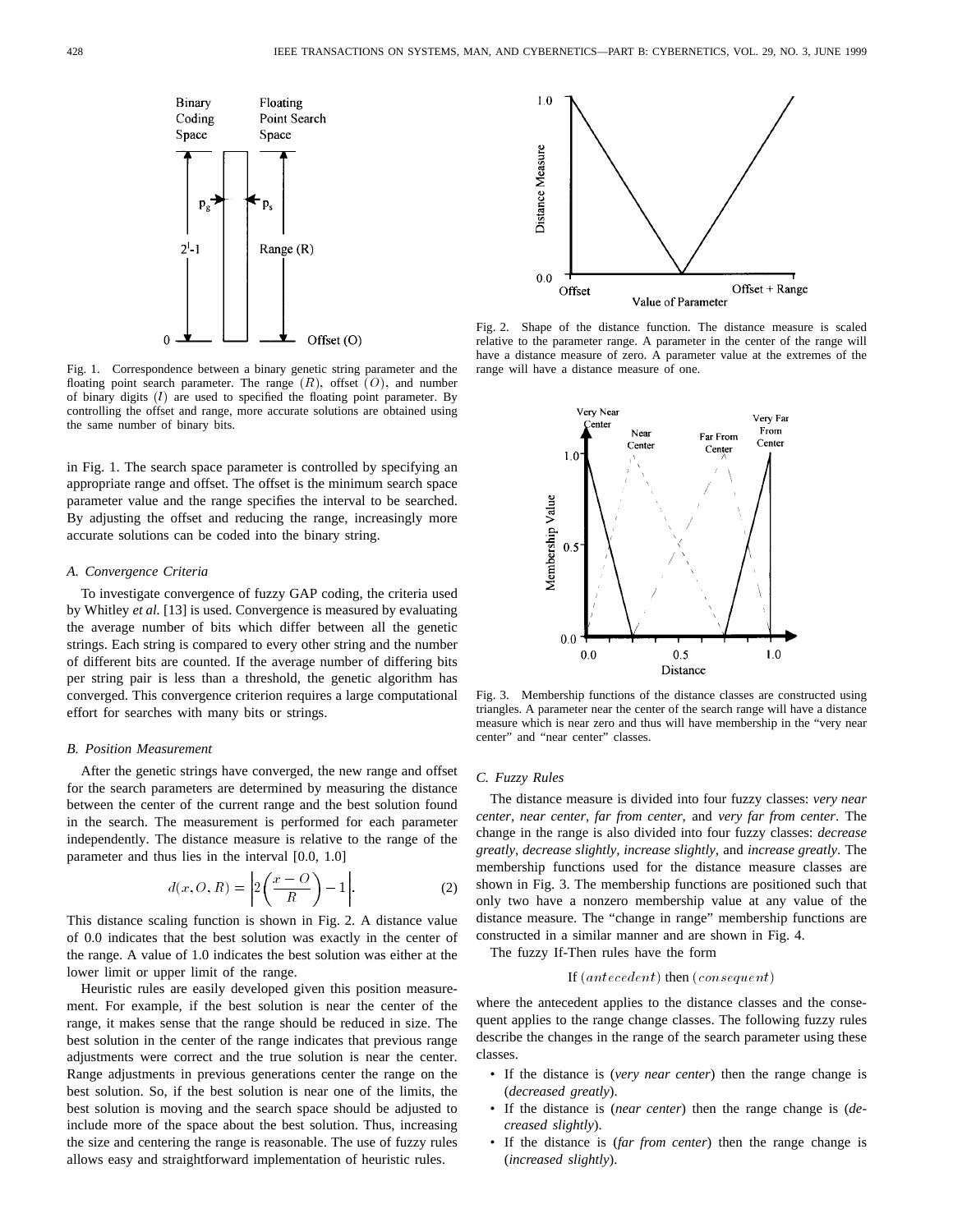

Fig. 4. Range multiplier class membership functions are constructed using triangles. The lower and upper limits are vertical to control the minimum and maximum values of the range multiplier result.

• If the distance is (*very far from center*) then the range change is (*increased greatly*).

Each of the search space parameters may have absolute limits on allowable values. The range of allowable values is often known for many practical search problems. However, difficulty results if only the above rules are used when the true solution is close to the absolute range limits. If the best solution is near the range limit, the range will be increased and will typically result in a new range which exceeds the hard limits of the search. The range will then be reset to the original value and no progress will be made. To over come this difficulty, an additional (crisp) rule is used.

• If (*hard limit is exceeded*) then (*center range on best solution with maximum range*).

Application of this rule will result in a much smaller search region than determined by the fuzzy rules. Since the range is allowed to shift and grow as better solutions are found, the reduction in range is not a problem. An incorrect range reduction will result only if the problem is not sufficiently smooth and the reduced range does not include the global minimum. Since the genetic algorithm is allowed to converge before changing the range, the static coding algorithm would not find a better solution.

The result of evaluating the fuzzy rules is a set of membership values in the output fuzzy classes. Since the range multiplier must be crisp (a single value), the fuzzy decision must be defuzzified. First, each output class membership function is multiplied by the corresponding rule consequent membership value. For example, let the distance class membership be {06, 0.4, 0.0, 0.0}, where the set of numbers represents the membership of a parameter in the distance classes f*very near center, near center, far from center, very far from center*. The consequent membership values would then be  $\{0.6, 0.4, 0.0, 0.0\}$ , where the set represents membership in the range change classes f*decrease greatly, decrease slightly, increase slightly, increase greatly*. The *decrease greatly* membership function is multiplied by 0.6 and the *decrease slightly* membership function is multiplied by 0.4. The other output membership functions are set to zero. The defuzzification is then performed by computing the center of mass of the weighted and aggregated output membership functions.

#### IV. EXPERIMENTS

The performance of the algorithm described above is now illustrated. The performance is compared to the standard genetic algorithm with static coding and to the related Dynamic Parameter Encoding (DPE) method proposed by Schraudolph and Belew [10].

TABLE I GENETIC ALGORITHM PARAMETERS FOR SOLUTION OF THE TEN DIMENSIONAL OPTIMIZATION PROBLEM

| Parameters                           | Number of Strings $= 100$                    |
|--------------------------------------|----------------------------------------------|
| Common to All                        | Probability of Cross Over = 0.95             |
| Three Genetic                        | Probability of Mutation $= 0.001$            |
| Algorithms                           |                                              |
| Static Algorithm                     | Average Number of Different Bits $=$         |
| Convergence                          | 0.10                                         |
| <b>Fuzzy GAP Coding</b><br>Algorithm | Average Number of Different Bits $=$<br>20.0 |
| Convergence                          |                                              |
| <b>DPE</b> Parameters                | Filter Time Constant $= 50$                  |
|                                      | Convergence Threshold $= 0.95$               |

The standard genetic algorithm is designed for large parameter identification problems (for example, the hydraulic brake simulation problem below) and seems to function quite well. Good solutions were obtained in a small number of generations. The basic algorithm is derived from the simple genetic algorithm described by Goldberg [3].

## *A. Quadratic*

The ten-dimensional quadratic function is a simplistic toy optimization problem. However, the problem illustrates the advantage of dynamic coding of genetic parameters and provides a convenient comparison of algorithm performance. The objective function to be minimized is given by

$$
E(\vec{x}) = \sum_{i=1}^{10} x_i^2.
$$
 (3)

The minimum error occurs when all elements of the vector  $\vec{x}$  are zero. The minimum value of the error is also zero.

The parameters of the algorithms used for comparison are listed in Table I. The basic genetic algorithm parameters were common to all the algorithms. The convergence parameters for the fuzzy controlled coding algorithm and the DPE method were selected to produce good results. The effect of the convergence parameter on the fuzzy controlled coding algorithm is discussed below. Since the static coding algorithm does not adjust the parameter coding, a high degree of convergence was required to achieve good results. The same convergence algorithm was used for the static algorithm as for the fuzzy GAP coding algorithm.

The search with each algorithm was repeated 20 times and the error of the best solution at each generation was averaged to produce the curves shown in Fig. 5. The solid line shows the performance of the static genetic algorithm. The search converges well before 500 generations and typically finds the best possible solution given the precision of the parameter coding. The DPE algorithm does slightly better than the static algorithm on average. However, the best solution found by the DPE is significantly better than the static algorithm. The fuzzy algorithm makes continuous improvement on average. The performance of the fuzzy GAP coding algorithm is superior to the other algorithms in terms of the average final solution. The DPE method found solutions which were closer to the optimal values but convergence to incorrect regions caused less reliable convergence on average.

Additional experiments were also performed to determine the effect of the number of bits used to encode the parameters. The reader should refer to Section IV-F for details.

The additional time required by the fuzzy control of the genetic algorithm over the conventional algorithm is very small. The param-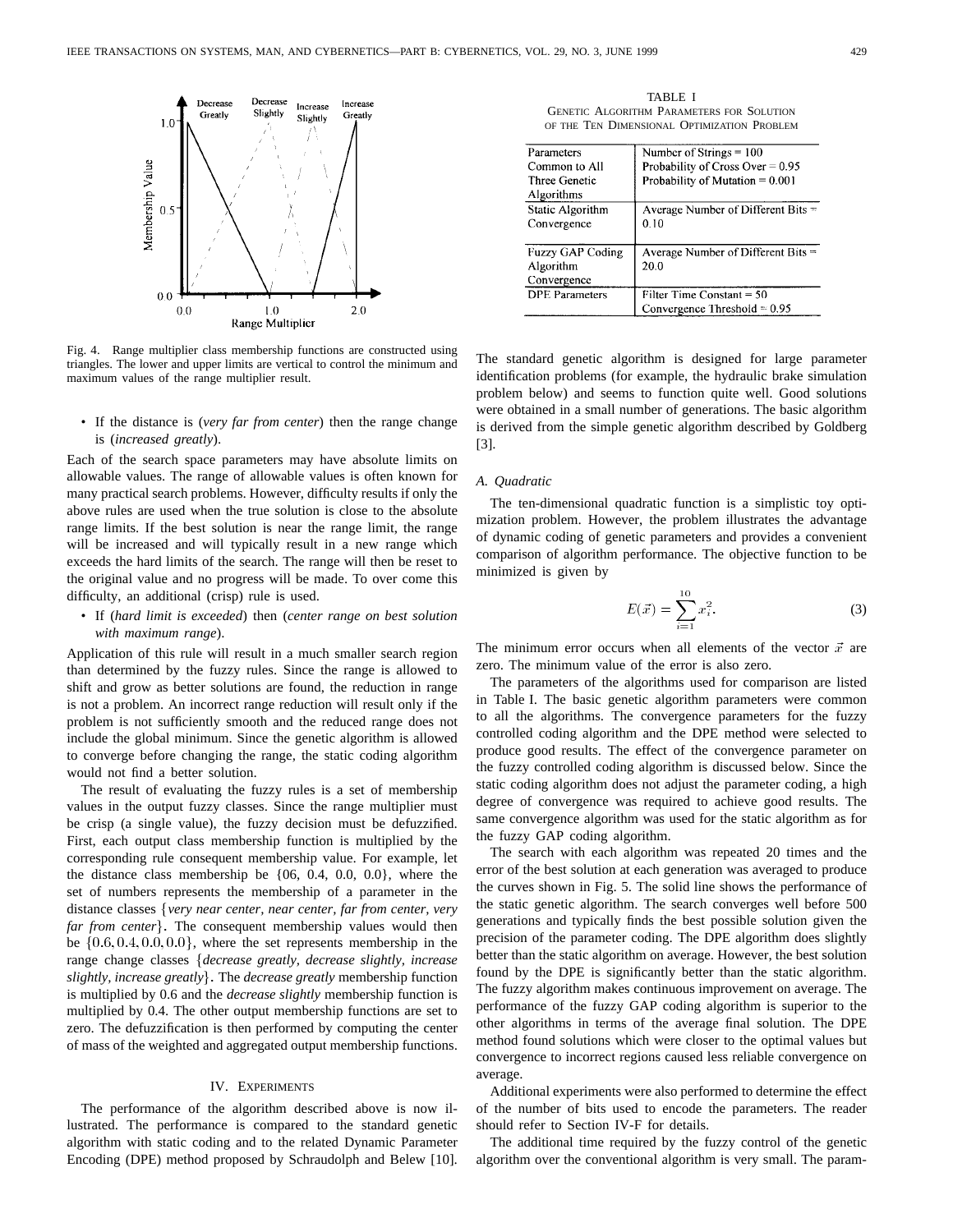

Fig. 5. Comparison of the three algorithms on the ten-dimensional quadratic function. Note that the average error is displayed on a decibel  $(20 \log_{10}$ ERROR) scale. The average error of 100 trials is given in decibels.

TABLE II GENETIC ALGORITHM PARAMETERS USED FOR OPTIMIZATION OF  $N = 8$  ROSENBROCK FUNCTION

| Parameters Common to              | Number of Strings $= 100$            |
|-----------------------------------|--------------------------------------|
| All Three Genetic Algorithms      | Probability of Cross Over = $0.95$   |
|                                   | Probability of Mutation = 0.001      |
| Static Algorithm Convergence      | Average number of different bits $=$ |
|                                   | 0.2                                  |
| <b>Fuzzy GAP Coding Algorithm</b> | Average number of different bits $=$ |
| Convergence                       | 4.0                                  |
| DPE parameters                    | Filter Time Constant = $100$         |
|                                   | Convergence Threshold = $0.99$       |

eter adjustment is only performed after the convergence has been detected. The parameters were set such that convergence was rarely detected and it was found that both the fuzzy gap coding algorithm and the conventional algorithm took the same time to complete. When the parameters shown in Table I were used, the fuzzy gap coding algorithm required approximately 454.2 s and the conventional algorithm required 453.4 s, an increase of 0.2%. The problem is very easily computed in this case. The percent increase in execution time will be far less as the complexity of the objective function increases.

## *B. Rosenbrock's Function*

To provide a more difficult test of the coding algorithm, Rosenbrock's function [8] is used. This function provides a shallow slope toward the minimum in some regions and a steep slope in others. This problem is badly conditioned and has significant curvature variation. The problem is a challenging optimization problem even for gradient techniques. Several gradient techniques have been developed to solved this problem. However, the function provides a convenient<br>comparison of algorithm performance. The function is<br> $E(\vec{x}) = 100 \sum_{i=1}^{N-2} (x_{i+1} - x_i^2)^2 + (1 - x_i)^2$  (4) comparison of algorithm performance. The function is  $over$  perf

$$
E(\vec{x}) = 100 \sum_{i=0}^{N-2} (x_{i+1} - x_i^2)^2 + (1 - x_i)^2
$$
 (4)

where  $N = 8$  was used. The error function is minimum when all elements of the vector have a value of 1.0.

The parameters required to achieve good search results are different from those used for the quadratic function. The convergence parameters need adjustment to prevent the search from converging on an incorrect region. The parameters used are listed in Table II. The parameters were not tuned but merely adjusted slightly to improve the performance of the static and GPE algorithms.

The performance of the three searches are shown in Fig. 6. The fuzzy controlled coding shows the best average performance with a



Fig. 6. Performance of the three searches on the Rosenbrock function. The objective function value is plotted in a decibel scale. The solid line shows the average performance of the static genetic algorithm over 100 trials and 5000 generations. The dotted line shows the performance of the fuzzy GAP controlled coding and the dashed line shows the performance of the DPE method. The static method and the DPE method produce equivalent results and the results are graphically indistinguishable. The difference between the fuzzy controlled coding algorithm and the static genetic algorithm is about 6 dB corresponding to a factor of about 4.

6 dB improvement over the static algorithm. The DPE performance is similar to the static algorithm. The DPE algorithm converges on solutions one parameter at a time. Since the DPE coding adjustments do not allow widening the search region once it has been reduced, errors made in the early part of the search are not corrected later when other parameters allow location of better solutions. Unlike the quadratic function, the DPE algorithm did not find the best solution of the three methods. The poor performance of the three search methods demonstrates the difficulty of this problem.

## *C. Bessel Function*

One of the greatest advantages of genetic algorithm search is the ability to avoid local minima. Any change in the algorithm should not interfere with the location of global minima. To test both the ability<br>to find global minima and improve performance, the following error<br>function was used:<br> $E(x) = \frac{1}{2} \left[ 2x + \frac{1}{2} \left( x - 1 \right) + \frac{1}{2} \left( x - 1 \right) \right]$ to find global minima and improve performance, the following error<br>
function was used:<br>  $E(\vec{x}) = \frac{1}{2} \left[ 2 - J_0 \left( \frac{x_0 - 1}{4} \right) - J_0 \left( \frac{x_1 - 1}{8} \right) \right]$  (5) function was used:

$$
E(\vec{x}) = \frac{1}{2} \left[ 2 - J_0 \left( \frac{x_0 - 1}{4} \right) - J_0 \left( \frac{x_1 - 1}{8} \right) \right]
$$
 (5)

where  $J_0$  is a zero order Bessel function of the first kind. This two dimensional error function has a large number of local minima and a global minimum at the coordinates  $(1.0, 1.0)$ . The search space extended from  $$ two dimensional error function has a large number of local minima and a global minimum at the coordinates (1.0, 1.0). The search location of adequate solutions using a static genetic algorithm when only eight bits are used for each parameter.

The plot in Fig. 7 shows the performance of the three algorithms for the multimodal Bessel function. The parameters used were the same as the parameters used for the quadratic function solution. The DPE method and the static method had essentially equal performance. Both methods failed to find adequate solutions due to the course<br>quantization but reached the best solution very quickly. The dotted<br>line shows the performance of the fuzzy controlled coding. This<br>performance plot was cli quantization but reached the best solution very quickly. The dotted line shows the performance of the fuzzy controlled coding. This that level on average. The fuzzy control of parameter coding proved to be vastly superior in this case.

### *D. Hydraulic Brake Simulation*

The fuzzy GAP coding algorithm was initially developed to solve a difficult applied parameter identification problem. The objective was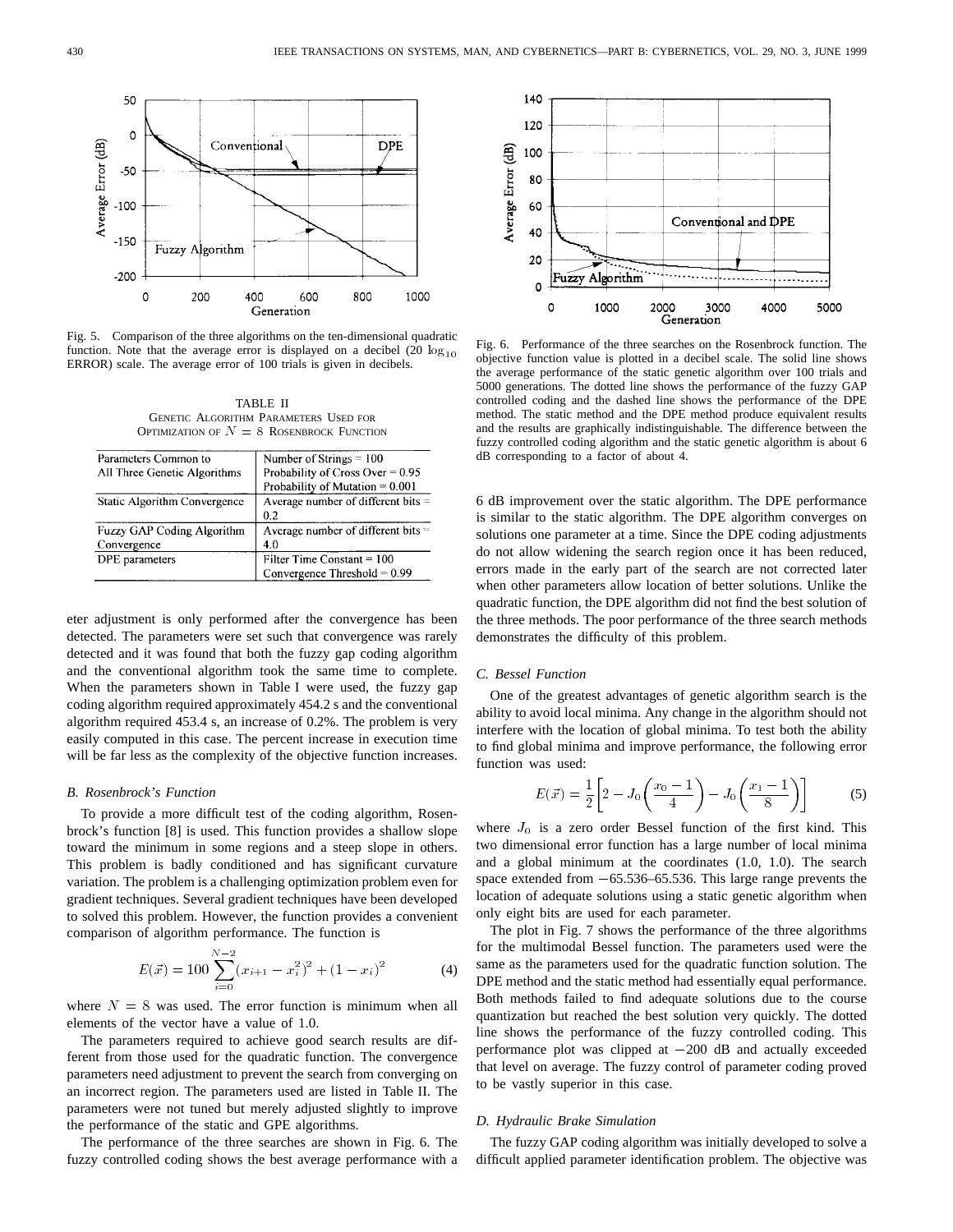

Fig. 7. Performance of the three genetic algorithm coding algorithms on the multimodal Bessel function. The error is the average of 20 independent trials. The DPE method and the static method exhibit essentially equal performance and are graphically indistinguishable. Both methods failed to find adequate solutions due to the course quantization. The dotted line shows the performance of the fuzzy GAP coding algorithm.

to develop an emulation model of the Boeing Commercial Airplane Group hydraulic brake system to replace hardware with simulation software. The use of hydraulic hardware in a simulation system loop can be prohibitively expensive and time consuming. Replacement of the hardware with a computer model allows faster studies in systems using the hydraulic system as a component.

A rough model of the brake system was developed with the help of a brake system engineer. The model is nonlinear, dynamic, and required optimization over both continuous and discrete parameters. The discrete parameters were removed from the search since the same values were always found. In order to facilitate optimization of the model, the hydraulic hardware output was acquired corresponding to numerous inputs under exhaustive conditions. The fitness function used for the genetic algorithm was derived directly from the rms error between the model and hardware output.

The parameters of the model were found using the static genetic and fuzzy GAP coding algorithms described above. The model consists of 33 floating point parameters coded into 16 bits each. Detailed discussion of the details of the model are beyond the scope of this paper and are described in [11].

Using static genetic algorithms, the model error decreases rapidly during the early portion of the search but progress slows considerably later. The slow progress later in the search indicates that reducing the search space will provide additional improvements in the hydraulic system model. The parameters have a rather large range of allowable values and some have a much larger effect on the error than others. Early attempts to reduce the search space were performed manually. A new search space was specified around the best solution found by previous trials. This method improved the results in the genetic search but was much too time consuming for practical applications. The use of fuzzy rules to control the coding is a natural means of automating manual tuning.

Since the processing time is extensive for this problem, a modified convergence criterion is used to provide more updates for the dynamic coding algorithm. The genetic search continues until all the strings are similar as before and, additionally, if a specified number of generations have been performed without reduction in the error, the algorithm is considered to have converged. Typically, a maximum of 5000 generations are performed and if no improvement is made in 2500 generations, the search is terminated.

TABLE III PERFORMANCE COMPARISON OF THE HYDRAULIC BRAKE EMULATION OPTIMIZATION USING GENETIC ALGORITHMS



Fig. 8. Effect of the average number of different bits on the average final error. The minimum error achieved for each trial is averaged over 100 trials and the final value is plotted as a function of the convergence criterion parameter. The average final error is plotted on a decibel scale.

Table III shows the results of the static coding and the fuzzy GAP coding control. The first row shows the final scaled sum of squared errors using the initial full range for all parameters. The fuzzy control of coding algorithm produced a final error which was reduced by more than 77%. The fuzzy GAP control algorithm was still making improvements when the program terminated but the accuracy at the stopping point was judged sufficient. The second line shows the performance of both algorithms using the reduced limits. Even though the limits were reduced by hand over the span of many different trials, the fuzzy controlled coding algorithm still reduced the error by approximately 25%. The fuzzy GAP control algorithm achieved approximately the same performance level using the initial parameter ranges in a single trial. Further processing further reduces the error but the performance of the model was considered adequate for emulation of the brake hardware and processing was halted.

#### *E. Convergence Criteria Experiment*

The only variable parameter available in the fuzzy GAP control algorithm is the convergence criterion. If fewer than a specified average number of bits are different between the genetic strings, the genetic algorithm is considered to have converged. The effect of the convergence criterion is now examined.

The ten-dimensional quadratic problem is used for this study. The final average error achieved by the genetic search is plotted in Fig. 8 as a function of the convergence parameter, the average number of different bits. Each search is executed 100 times using the same parameters as used for the fuzzy controlled genetic search in Section IV-A. The average error is seen to have a minimum at a value of 20. Using a value of 20 for other problems, however, did not result in accurate search results. The same study was performed on the Rosenbrock function but the final average error was very flat through the lower region and large values of the criterion resulted in incorrect solutions. It is reasonable to assume that a relatively small value is appropriate for most search problems. At very small values of the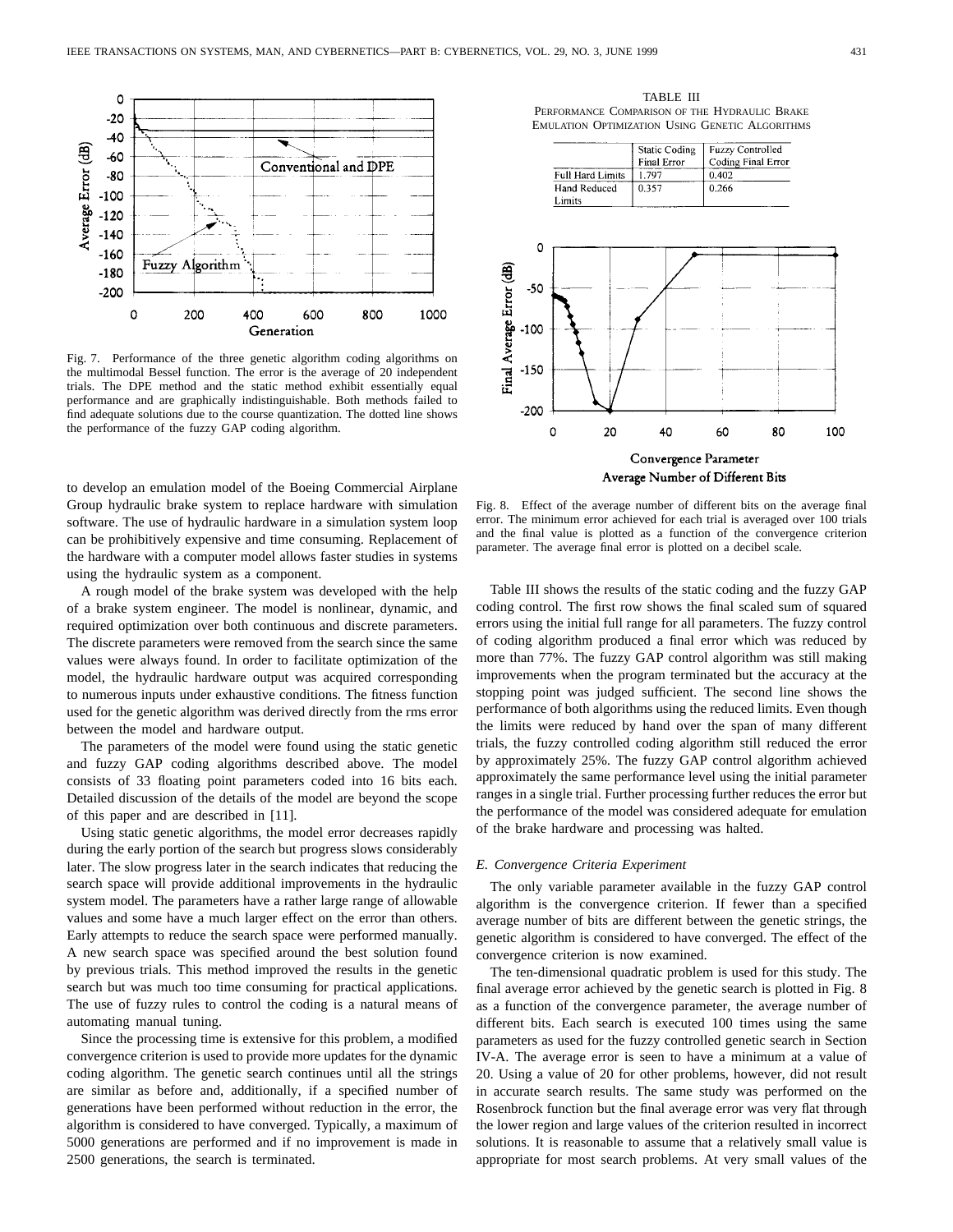

Fig. 9. Plot of the average final error achieved by genetic search as a function of the number of bits used to code the search parameters. Each point in the plot represents the average of 100 independent trials. The minimum possible error using a static coding genetic algorithm is shown for comparison. The final average error for the static algorithm, the fuzzy GAP coding algorithm with a constant convergence parameter of 20, and the fuzzy GAP coding algorithm with a variable convergence parameter is shown.

convergence criterion, little adjustment of the parameter coding will be allowed and therefore little advantage will be gained by using the fuzzy controlled coding. If the convergence parameter is too large, the coding will be changed before proper convergence is reached. The premature coding changes will result in searches in the wrong areas and thus poor search performance. A moderate value is always suggested unless multiple searches can be performed.

#### *F. Parameter Size Experiment*

Another variable not considered in the studies above is the effect of the number of bits used to code each parameter in the search. Eight bits were used for each parameter in all of the experiments described above. If genetic algorithm search performance were not a function of the number of bits used to code the parameters, arbitrary accuracy could be achieved by increasing the number of bits used to code each floating point search parameter. However, increasing the number of bits for each parameter results in an increase in the dimension of the search space and thus effects the search.

The quadratic problem is again used for comparison. Fig. 9 shows the average final error obtained for 100 trials. The algorithm parameters are the same as used in Section IV-A and are shown in Table I. Due to the effects of quantization, the static algorithm may obtain a minimum error determined by the number of bits used to code the parameters. The minimum possible error is shown for comparison. The static algorithm search achieves the minimum possible error when the number of bits is less than 10. As the number of bits is increased, the static algorithm does not improve the search accuracy. The search is slowed due to the increase in the dimension of the problem but only 1000 generations were allowed before termination of the search. The fuzzy GAP coding algorithm shows that when a constant convergence parameter is used (indicated by the line labeled "Fuzzy (20)"), the smaller the number of bits, the more accurate the final solution. The fuzzy GAP coding algorithm dynamically adjusts the resolution to locate more accurate solutions. However, as the number of bits increases, the dimension also increases and convergence is more difficult to obtain. Thus, the search is much slower and performance approaches that of the static algorithm.

The convergence parameter has been shown in the previous section to have an impact on the search performance. Constraining the convergence parameter to a constant does not seem reasonable as the

number of bits is changed. The original problem allowed an average of 20 different bits in each string before convergence was declared. Eight bits were used for each of the ten parameters. Therefore, 25% of the total number of bits in a string were allowed to be different. The above experiment was repeated but the convergence parameter was constrained to represent a fixed fraction of 0.25 rather than a constant number of different bits. For example, a convergence parameter of 10 was used when only four bits were used for each parameter and a convergence parameter of 45 was used when each parameter was coded with 18 bits. The performance identified with "Fuzzy (0.25)" in Fig. 9 indicates that a small number of bits provides more accurate solutions with less work. The fuzzy GAP coding algorithm exceeds the performance of the static algorithm even when as many as 24 bits are used to code each parameter.

### V. CONCLUSIONS AND FUTURE WORK

The fuzzy GAP control of genetic algorithm parameter coding is shown to be an effective method for improving the resolution of genetic searches. The algorithm has also been shown to be more reliable than other dynamic coding algorithms providing more accurate solutions in fewer generations. This occurred despite the use of many of the concepts of these other algorithms in fuzzy GAP coding. The algorithm was shown to converge even when the objective function had numerous local minima.

The fuzzy rules used to control the genetic search in this paper were derived heuristically. Though the rule performed very well, techniques for automatic generation of fuzzy rules could be used to provide more robust rules. The rules used in this work were developed, coded, and applied to the test problems without modification. Since the performance of the genetic algorithm under control of the rules was significantly better than without the fuzzy control, no effort was made to improve the rules.

The parameter coding is modified after the genetic algorithm has converged and thus improvements (using the same number of bits for each parameter) are only available after an additional genetic search. Search time is increased to provide the increase in solution accuracy.

#### ACKNOWLEDGMENT

The authors would like to acknowledge Boeing Phantom Works and the Boeing Commercial Airplane Group for support of this work. The contribution of R. von Doenhoff of the Boeing Commercial Airplane Group was critical to the development of the hydraulic brake system model. The review of this work and subsequent suggestions by Prof. J. N. Hwang of the University of Washington are greatly appreciated.

#### **REFERENCES**

- [1] P. Arabshahi, J. J. Choi, R. J. Marks, II, and T. P. Caudell, "Fuzzy control of backpropagation," in *Proc. 1st IEEE Int. Conf. Fuzzy Systems (FUZZ-IEEE '92)*, San Diego, CA, Mar. 1992, pp. 967–972.
- [2] P. Arabshahi, J. J. Choi, R. J. Marks, II, and T. P. Caudell, "Fuzzy parameter adaptation in optimization: Some neural net training examples," *IEEE Computat. Sci. Eng.*, 1996.
- [3] D. E. Goldberg, *Genetic Algorithms in Search, Optimization and Machine Learning*. New York: Addison-Wesley, 1989.
- [4] J. J. Choi, P. Arabshahi, R. J. Marks II, and T. P. Caudell, "Fuzzy parameter adaptation in neural systems," in *IJCNN Int. Joint Conf. Neural Networks*, Baltimore, MD, June 7–11, 1992, pp. 232–238, vol. 1.
- [5] S. Haykin, *Neural Networks: A Comprehensive Foundation*. New York: IEEE Press, 1994, pp. 201–205.
- [6] K. Mathias and L. D. Whitley, "Changing representations during search: A comparative study of delta coding," *Evol. Computat.*, vol. 2, no. 3, pp. 249–278, 1995.
- [7] Z. Michalewicz, *Genetic Algorithms* + *Data Structures* = *Evolution Programs*. New York: Springer-Verlag, 1992.